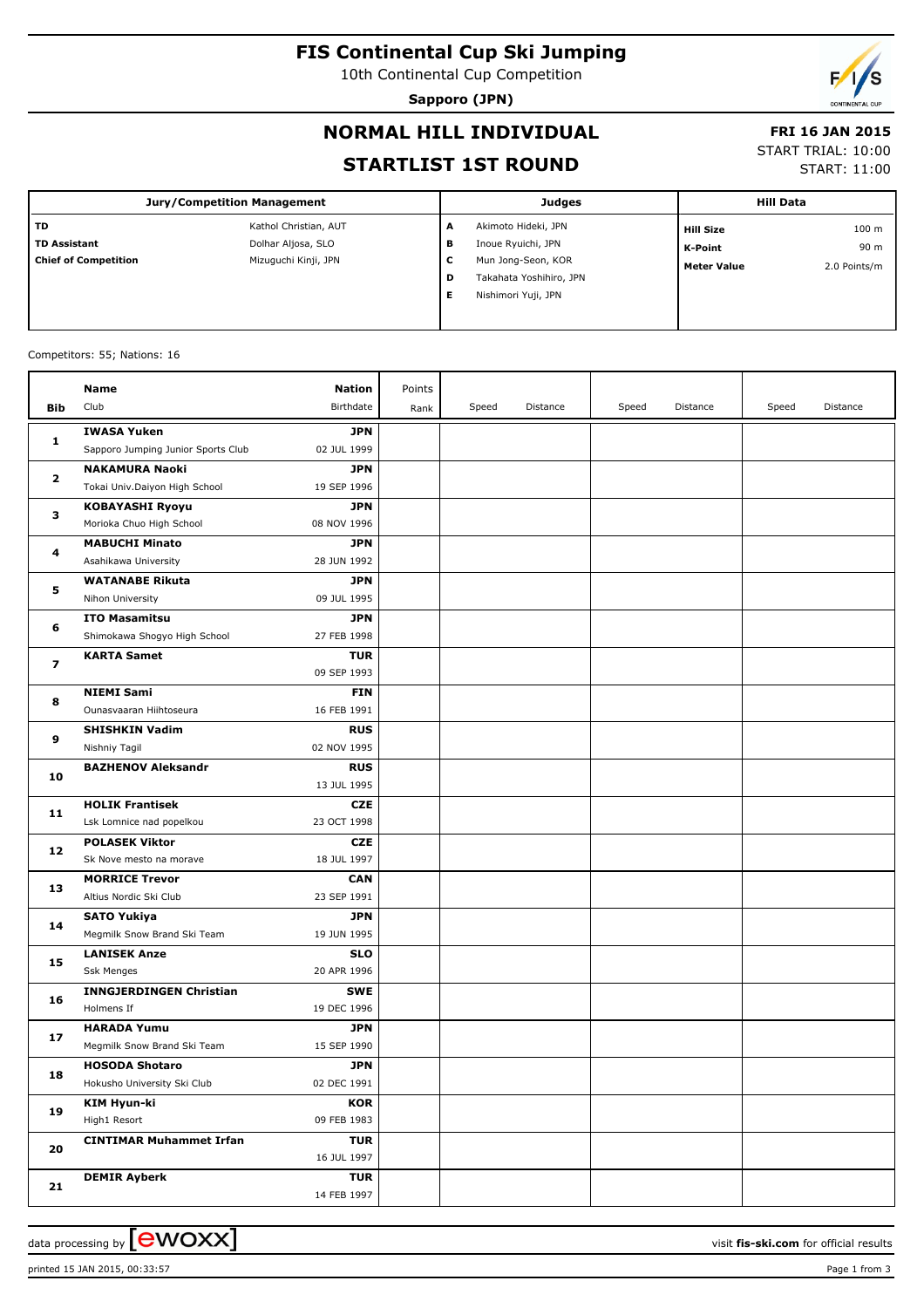# **FIS Continental Cup Ski Jumping**

10th Continental Cup Competition

**Sapporo (JPN)**



## **NORMAL HILL INDIVIDUAL**

#### **FRI 16 JAN 2015**

#### **STARTLIST 1ST ROUND**

START TRIAL: 10:00

|     | <b>STARTLIST 1ST ROUND</b>           |                           |                |       |          |       |          |       | <b>START: 11:00</b> |
|-----|--------------------------------------|---------------------------|----------------|-------|----------|-------|----------|-------|---------------------|
|     | Name                                 | <b>Nation</b>             | Points         |       |          |       |          |       |                     |
| Bib | Club                                 | Birthdate                 | Rank           | Speed | Distance | Speed | Distance | Speed | Distance            |
|     | <b>LARINTO Ville</b>                 | <b>FIN</b>                |                |       |          |       |          |       |                     |
| 22  | Lahden Hiihtoseura                   | 11 APR 1990               |                |       |          |       |          |       |                     |
|     | <b>POLYCHRONIDIS Nico</b>            | GRE                       |                |       |          |       |          |       |                     |
| 23  | <b>EOS Dramas</b>                    | 08 NOV 1989               |                |       |          |       |          |       |                     |
|     | <b>VESELOV Denis</b>                 | <b>RUS</b>                |                |       |          |       |          |       |                     |
| 24  |                                      | 03 FEB 1991               |                |       |          |       |          |       |                     |
|     | <b>NORDIN Carl</b>                   | <b>SWE</b>                |                |       |          |       |          |       |                     |
| 25  | IF Friska Viljor                     | 23 DEC 1989               |                |       |          |       |          |       |                     |
|     | <b>ANTONISSEN Lars</b>               | <b>NED</b>                |                |       |          |       |          |       |                     |
| 26  | National Team                        | 31 JUL 1995               |                |       |          |       |          |       |                     |
| 27  | <b>HAUER Joachim</b>                 | <b>NOR</b>                |                |       |          |       |          |       |                     |
|     | Bekkelaget SK                        | 02 FEB 1991               |                |       |          |       |          |       |                     |
| 28  | <b>BICKNER Kevin</b>                 | <b>USA</b>                |                |       |          |       |          |       |                     |
|     | Norge Ski Club                       | 23 SEP 1996               |                |       |          |       |          |       |                     |
| 29  | <b>HVALA Jaka</b>                    | <b>SLO</b>                | $\overline{2}$ |       |          |       |          |       |                     |
|     | Ssk Ponikve                          | 15 JUL 1993               | 77.            |       |          |       |          |       |                     |
| 30  | <b>STURSA Vojtech</b>                | <b>CZE</b>                | $\overline{2}$ |       |          |       |          |       |                     |
|     | Dukla Liberec                        | 03 AUG 1995               | 77.            |       |          |       |          |       |                     |
| 31  | <b>EGLOFF Luca</b>                   | <b>SUI</b>                | $\overline{2}$ |       |          |       |          |       |                     |
|     | Grabserberg                          | 06 JUN 1995               | 77.            |       |          |       |          |       |                     |
| 32  | <b>RHOADS William</b>                | <b>USA</b>                | 5              |       |          |       |          |       |                     |
|     | <b>UOP Sports Clubs</b>              | 08 JUN 1995               | 69.            |       |          |       |          |       |                     |
| 33  | <b>JOHNSON Anders</b>                | <b>USA</b>                | 10             |       |          |       |          |       |                     |
|     | Park City Nordic                     | 23 APR 1989               | 63.            |       |          |       |          |       |                     |
| 34  | <b>KARLEN Gabriel</b><br>Gstaad      | SUI<br>10 MAR 1994        | 11<br>62.      |       |          |       |          |       |                     |
|     | <b>ALTENBURGER Florian</b>           | <b>AUT</b>                | 16             |       |          |       |          |       |                     |
| 35  | SC Seekirchen-Salzburg               | 02 NOV 1993               | 58.            |       |          |       |          |       |                     |
|     | <b>WOHLGENANNT Ulrich</b>            | <b>AUT</b>                | 28             |       |          |       |          |       |                     |
| 36  | SK Kehlegg-Vorarlberg                | 01 AUG 1994               | 46.            |       |          |       |          |       |                     |
|     | <b>SCHIFFNER Markus</b>              | <b>AUT</b>                | 29             |       |          |       |          |       |                     |
| 37  | UVB Hinzenbach-Oberoesterreich       | 05 JUN 1992               | 45.            |       |          |       |          |       |                     |
|     | <b>HUBER Daniel</b>                  | <b>AUT</b>                | 32             |       |          |       |          |       |                     |
| 38  | SC Seekirchen-Salzburg               | 02 JAN 1993               | 44.            |       |          |       |          |       |                     |
|     | <b>KLINGA Sebastian</b>              | <b>FIN</b>                | 42             |       |          |       |          |       |                     |
| 39  | Lahden Hiihtoseura                   | 26 APR 1992               | 40.            |       |          |       |          |       |                     |
|     | <b>NAGLIC Tomaz</b>                  | <b>SLO</b>                | 43             |       |          |       |          |       |                     |
| 40  | SSK Alpina Ziri                      | 18 JUL 1989               | 38.            |       |          |       |          |       |                     |
| 41  | <b>PASCHKE Pius</b>                  | <b>GER</b>                | 47             |       |          |       |          |       |                     |
|     | WSV Kiefersfelden                    | 20 MAY 1990               | 34.            |       |          |       |          |       |                     |
| 42  | <b>WENIG Daniel</b>                  | <b>GER</b>                | 64             |       |          |       |          |       |                     |
|     | SK Berchtesgaden                     | 12 AUG 1991               | 32.            |       |          |       |          |       |                     |
| 43  | <b>JOHANSSON Robert</b>              | <b>NOR</b>                | 72             |       |          |       |          |       |                     |
|     | Soere Aal IL                         | 23 MAR 1990               | 28.            |       |          |       |          |       |                     |
| 44  | <b>QUECK Danny</b>                   | <b>GER</b>                | 84             |       |          |       |          |       |                     |
|     | WSV 08 Lauscha                       | 17 SEP 1989               | 24.            |       |          |       |          |       |                     |
| 45  | <b>GEIGER Karl</b>                   | <b>GER</b>                | 86             |       |          |       |          |       |                     |
|     | SC 1906 Oberstdorf                   | 11 FEB 1993               | 22.            |       |          |       |          |       |                     |
| 46  | <b>STJERNEN Andreas</b>              | <b>NOR</b>                | 95             |       |          |       |          |       |                     |
|     | Sprova IL                            | 30 JUL 1988               | 21.            |       |          |       |          |       |                     |
| 47  | <b>SINKOVEC Jure</b><br>SSK SAM Ihan | <b>SLO</b><br>03 JUL 1985 | 101<br>20.     |       |          |       |          |       |                     |
|     |                                      |                           |                |       |          |       |          |       |                     |